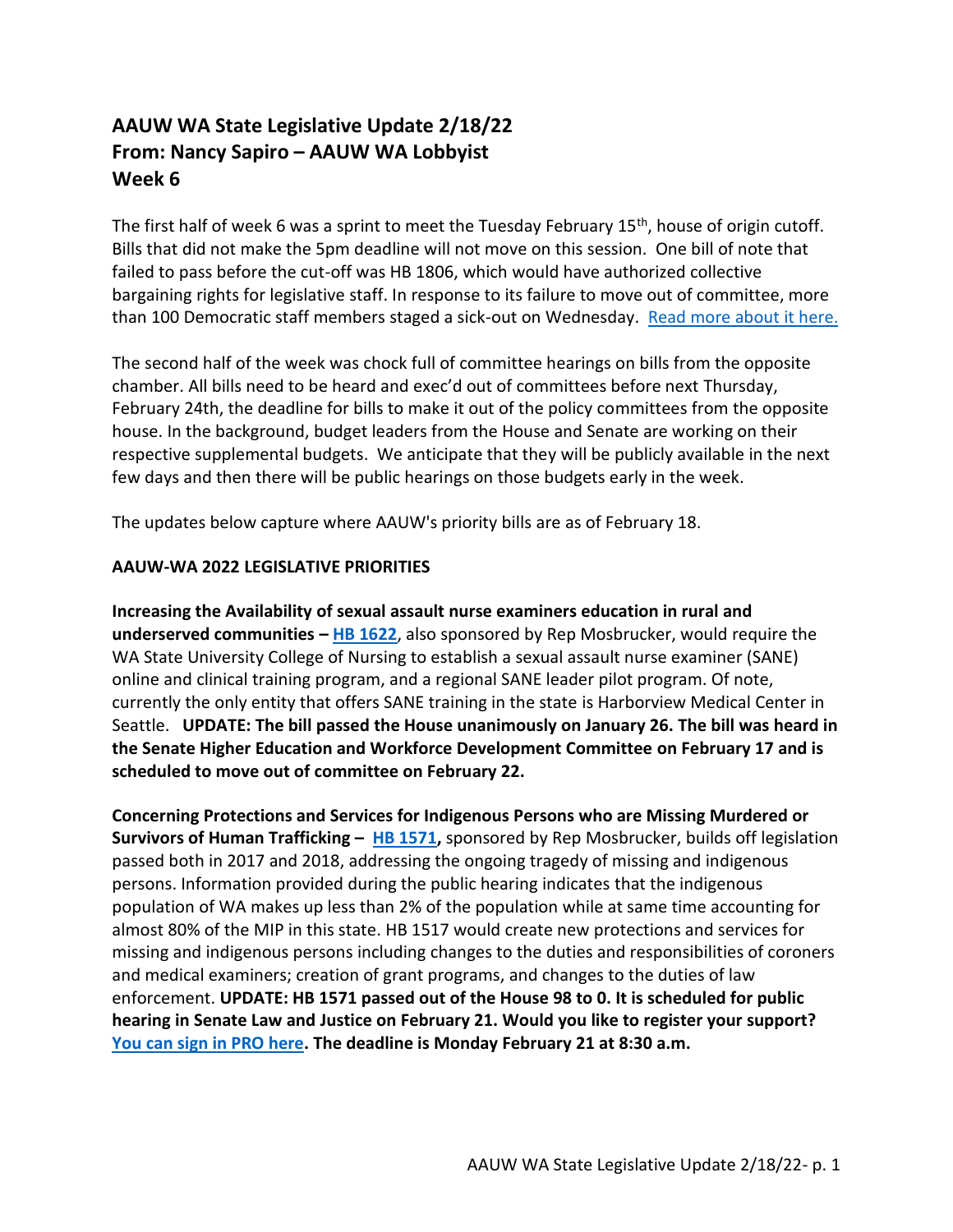**Affirm WA Access to Abortion Act – [HB 1851](https://app.leg.wa.gov/billsummary?BillNumber=1851&Initiative=false&Year=2021)** sponsored by Rep Thai, will ensure that qualified licensed health care providers can include abortion services in their practice. This legislation comes at a critical juncture when threats to abortion are intensifying across the country. Thirteen other states already recognize that certain advanced practice clinicians can safely and effectively provide abortion, and providers have already been doing so in Washington under the guidance of two Attorney General Opinions. Passing this legislation would remove legal ambiguity and ensure that providers are not unnecessarily prohibited from offering abortion care when it is within their existing scope of practice. The bill will also modernize the statute's language to be gender neutral and inclusive. **UPDATE**: **HB 1851 passed out of the House on a vote of 55 to 40. The bill now is in Senate Health Care and will be heard on Monday, February 21. You can sign in PRO [HB1851 here.](https://app.leg.wa.gov/csi/Testifier/Add?chamber=Senate&mId=29846&aId=147044&caId=19720&tId=3) Be sure to sign in by 12:30 on Monday.** 

**Changes to the Paid Family Leave – [SB 5649,](https://app.leg.wa.gov/billsummary?BillNumber=5649&Year=2021&Initiative=false)** sponsored by Senator Robinson, will update the state's PFML statute by making the following improvements: allowing people to apply up to 45 days in advance of an expected leave; extending family caregiving leaves up to 14 days after the death of the family member for whom the worker was providing care, or after the death of a newborn or stillborn child; allowing people to take medical leave during the first 6 weeks after giving birth without requiring additional medical certification; sunsetting the temporary exemption of workers covered by a collective bargaining agreement; and making public the list of employers with approved Voluntary Plans. The bill was modified substantially in policy committee. The Employment Security Department announced likely cash flow issues in the PFML trust fund in March or April, before the first quarter of payroll premiums come in at the end of April. They've asked for \$82 million to be made available from the state General Fund as they need funds to continuing paying benefits in a timely manner. The trust fund issue undermined the possibility for bipartisan consensus on the modest PFML improvement bill as originally drafted. The new version cuts most of those improvements and creates new accountability measures, including an actuarial study and audit of the PFML program administration. Advocates continue to work to try to get the substantive policy elements back into the bill. **UPDATE: The bill passed the Senate and was heard in House Health on February 18. It is scheduled to move out of committee next week.**

**Providing Wage and Salary Information – [SB 5761,](https://app.leg.wa.gov/billsummary?BillNumber=5761&Year=2021&Initiative=false)** sponsored by Senator Randall, will expand upon current law, by requiring employers to disclose additional information in job postings. Specifically, when posting job openings, an employer would have to disclose the hourly or salary compensation, or a range of the compensation, and a general description of the benefits offered. The bill was heard in Senate Labor on January 17; it passed out of committee on a partisan vote on January 27. **UPDATE: The bill passed out of the Senate on February 9. A hearing was held in House Labor on February 18, and it is scheduled for executive action on February 22.** 

**Higher Education Affordability – [HB 1659](https://app.leg.wa.gov/billsummary?billnumber=1659&year=2022)**, sponsored by Rep Slatter would make higher education more affordable and accessible for students. It expands the Washington College Grant (WCG) program by modifying the income eligibility thresholds and award levels. The bill will also allow for an additional annual stipend for expenses beyond tuition and fees such as